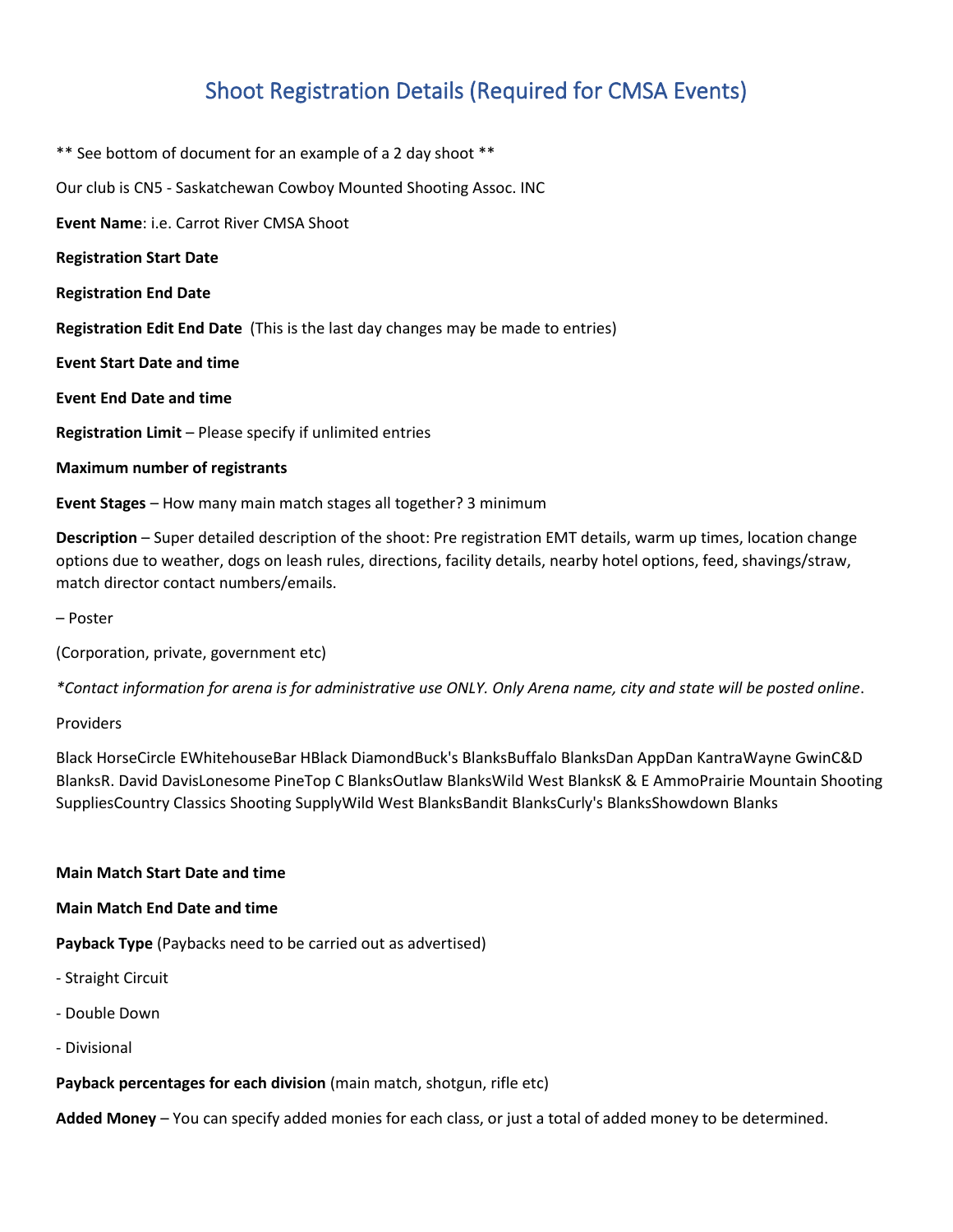#### **Will there be:**

Wrangler class Senior Incentive Clean Shooter – What will it cost? Typically 100% payout Eliminator Cavalry Rifle Shotgun AQHA Custom stages

**Stalls** – Types and prices of stalls available, Stall move in and out dates and times, bedding options

**Alternate Stalls Details** – Specify self penning and hot wires are ok

**RV details** --- Types and price of RV services available. Move in and out dates and times required

#### **Alternate RV Details**

**Receipt Email** --- email address you would like receipts sent to

• **That's it!**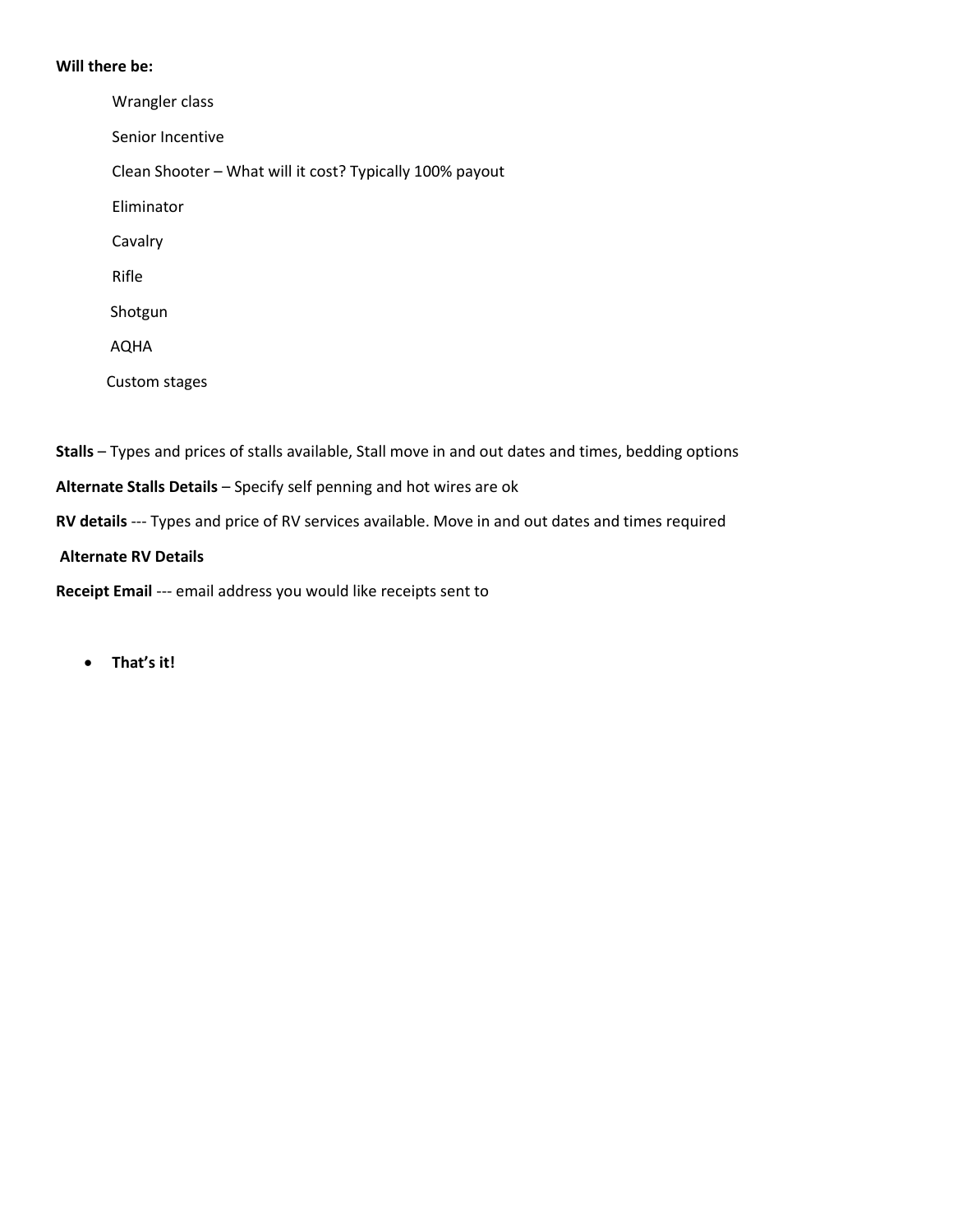# **April 30-May 1, 2022**

## **Registration Dates**

February 28-April 27, 2022

## **Club**

[Double L Bar Shooters](https://www.cmsaevents.com/clubs/ajax-club.php?clubid=1211)

# **Event Type**

DWPQ

## **Arena**

Southeastern Agricultural Center 1027 US 74 ALT - Take Exit 13A of I-95 Lumberton, NC 28358 United States

## **Office/Grounds Fee:**

\$25.00

[Register](https://www.cmsaevents.com/members/event-registration/entry-add.php?id=11964) Online

## **Description**

Shoot For Hope \$5,000 added money plus additional prizes in showcase Saturday night

2 stage warm-up Friday starting at 12:00pm \$65 50% payback Limited to 75 plus workers

4 Stage 5x points match with class winner prizes \$105 50% payback Stage 1 and 2 on Saturday, Stage 3 and 4 on Sunday Cavalry, Shotgun and Rifle for this shoot will be held on Friday starting at 4:30pm Senior Incentive - \$30 entry fee. 50% payback. Clean Shooter \$10 100% payback Ghost Balloon \$10 \$300+ guaranteed payback

Dinner provided to competitors and family Friday night sponsored by Dave Lohrey Training Center

Showcase Saturday night - Top 10 from each division A, AA, AAA non-gender split No extra entry fee for showcase finals - thank a first responder and pay it forward. Added money in showcase Saturday Night - top 10 from each division from Saturday 2 stages qualify to return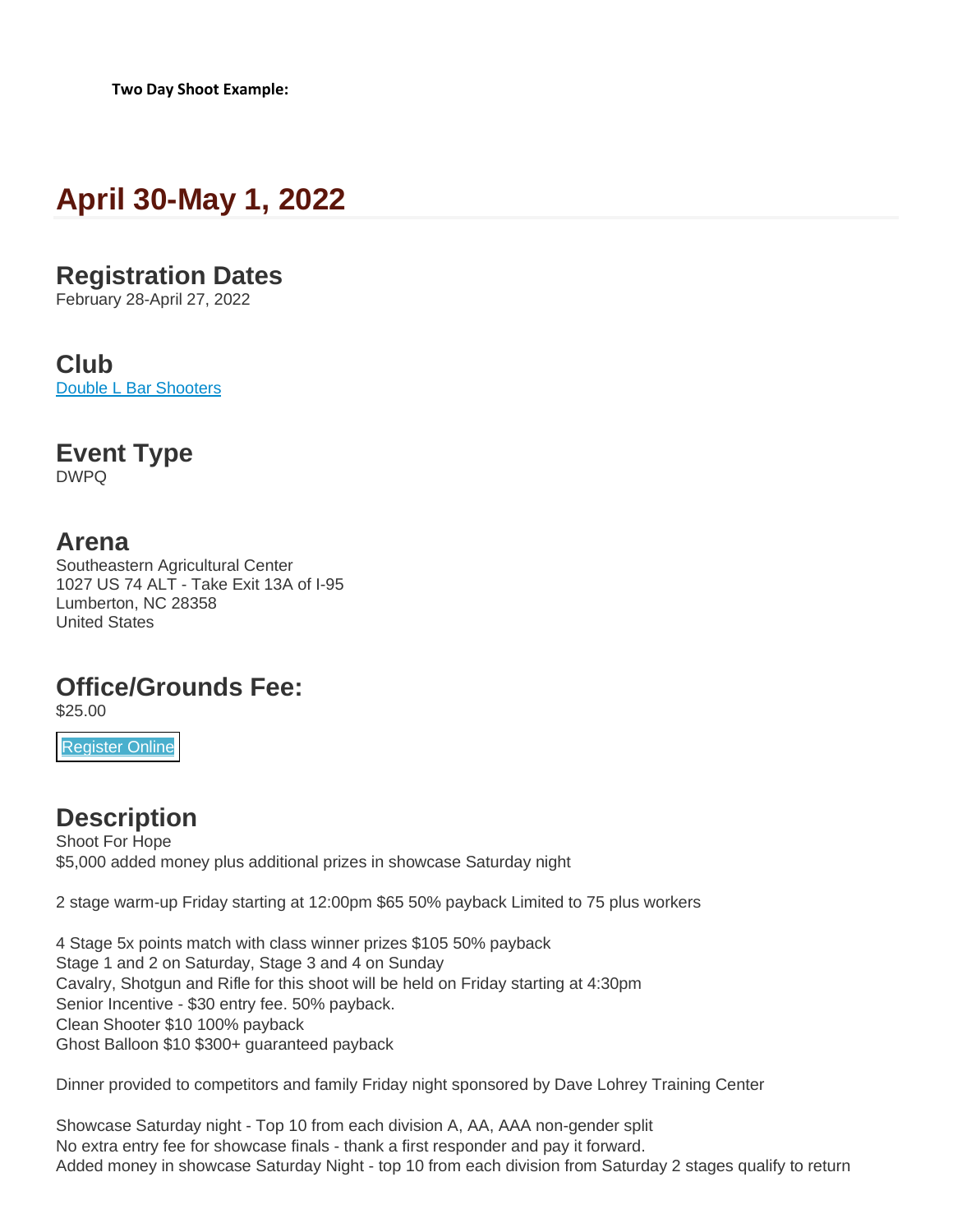Saturday night.

Payback for showcase Division A, AA, AAA (non-gender split) pays 4 holes each division - \$600, \$450, \$300, \$150. Buckles and BIG checks to each division winner.

Shotgun Rifle Cavalry pays 1 hole in showcase \$200.

Senior Incentive Showcase - Top 5 open and limited gender split. Buckles to winners.

Held at the Southeastern Agricultural Center - a great equine facility with INDOOR HEATED and Great ventilation Arena 240x140 excellent footing.

Additional warm up arenas outside. New permanent enclosed stalls next to arena, , 40 RV Sites with water and electric 30Amp, Heated Restrooms with showers,

Heated cafeteria and full concession stand

RV sites are limited. Be sure to register ASAP and confirm your RV reservation with Lori Mullis 864-497-0421. 100 Stalls available on main barn. Once these are sold out, others will be on other side in overflow barn.

Take Exit 13A off of I-95 to get to the facility the easiest route (not exit 17 as GPS states).

All dogs must be on a leash at all times. Free roaming dogs will be fed to the lions.

As always, Double L Bar fully understands this sport is what we do for fun, fellowship, and a good time. Our top priority is to assure all hospitality, amenities, and guidelines will work to your favor and keep you enjoying your time with us as well as respecting others. Come on out for some fun and fellowship with a great group of people. We look forward to seeing you

Send PayPal payment to DoubleLBarShooters@gmail.com. If you prepay and cancel you will be refunded 100% so no worries there.

All dogs must always remain on a leash. This is strongly enforced and required by the facility.

We will not be doing Demos this weekend

# **Registration**

| $\overline{4}$              | <b>Event Stages</b>             |
|-----------------------------|---------------------------------|
| <b>Ammunition Providers</b> |                                 |
| Curly's Blanks              | <b>Providers</b>                |
| <b>Main Match</b>           |                                 |
| 04/30/2022                  | <b>Main Match Start</b>         |
|                             | <b>Start Time</b>               |
| $9:00$ am                   | <b>Payback Type</b>             |
| <b>Straight Circuit</b>     |                                 |
| 50%                         | <b>Straight Circuit Payback</b> |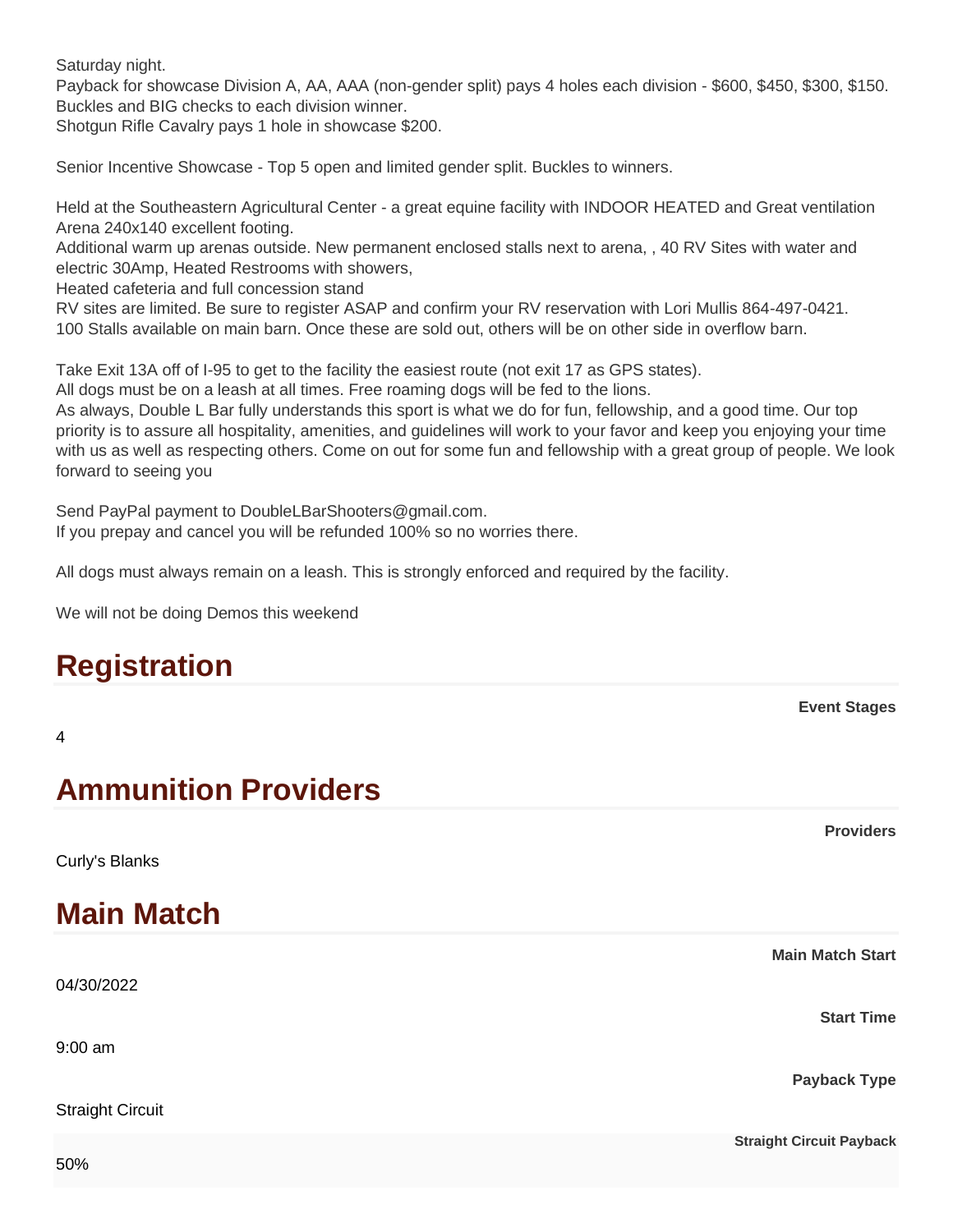| $$-.0$                       | <b>Added Money</b>                |
|------------------------------|-----------------------------------|
| 30%                          | <b>Overall Payback</b>            |
|                              | <b>Overall Added Money</b>        |
| \$0                          | <b>Senior Overall Added Money</b> |
| \$0                          | <b>Event Entry</b>                |
| Yes                          |                                   |
| \$80                         | Fee                               |
| Yes                          | <b>Wrangler Entry</b>             |
| \$25                         | Fee                               |
| No                           | Stage 1 - 3D                      |
| No                           | Stage 2 - 3D                      |
| No                           | Stage 3 - 3D                      |
|                              | Stage 4 - 3D                      |
| No                           | <b>Stage 5 - 3D</b>               |
| $\operatorname{\mathsf{No}}$ |                                   |
| $\operatorname{\mathsf{No}}$ | Stage 6 - 3D                      |
| No                           | <b>Class Jackpot</b>              |
| Yes                          | <b>Senior Incentive</b>           |
| \$30                         | Fee                               |
| $\overline{c}$               | <b>Senior Incentive Stage</b>     |
|                              | <b>Senior Incentive Payback</b>   |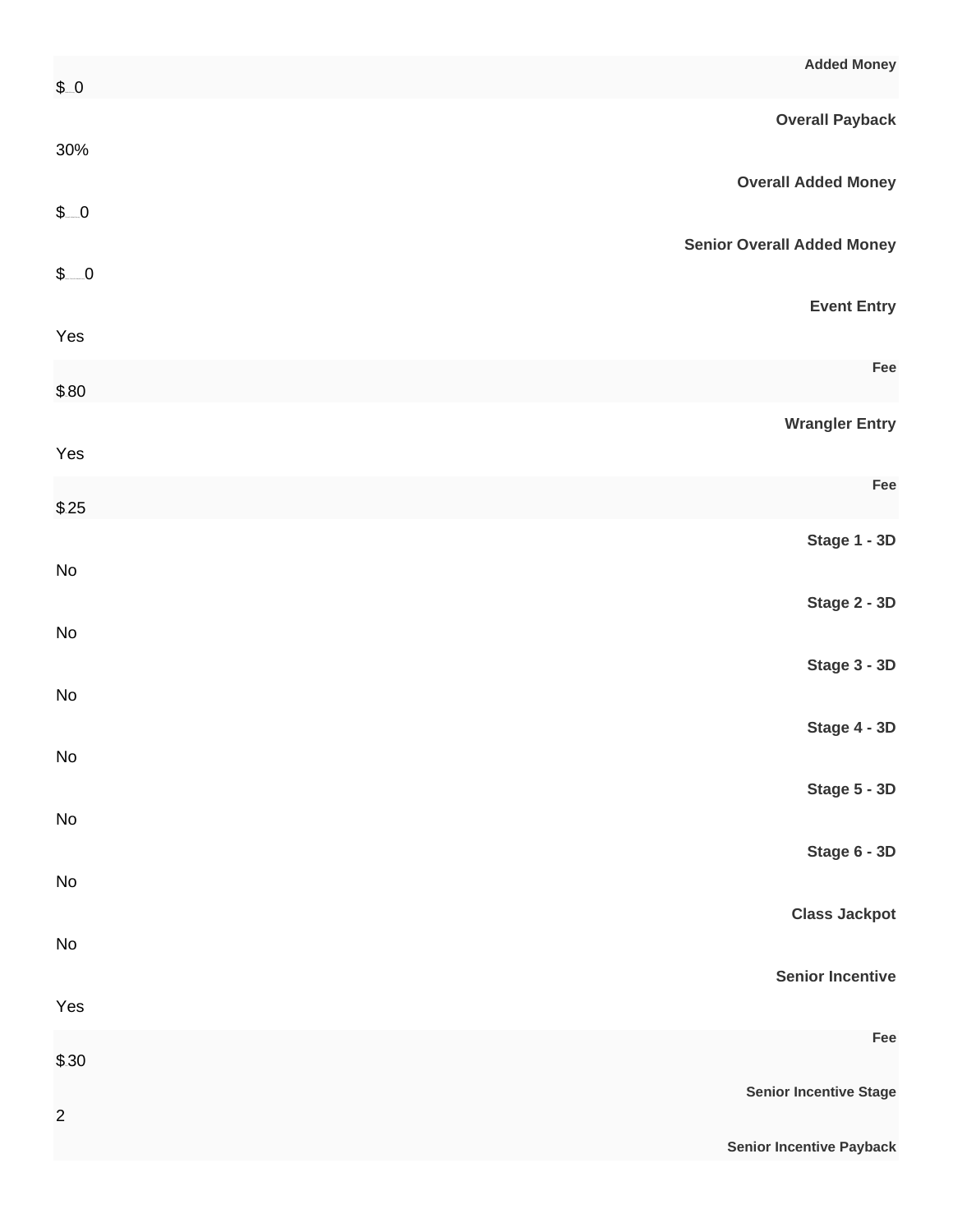| 50%               | <b>Senior Incentive Added Money</b> |
|-------------------|-------------------------------------|
| \$                | <b>Super Senior</b>                 |
| No                |                                     |
| Yes               | <b>Clean Shooter</b>                |
| \$10              | Fee                                 |
| 100%              | <b>Clean Shooter Payback</b>        |
| $S_{--}$          | <b>Clean Shooter Added Money</b>    |
| No                | <b>Clean Multi Shooter</b>          |
| <b>Eliminator</b> |                                     |
|                   | Eliminator                          |
| No                |                                     |
| <b>Cavalry</b>    |                                     |
| Yes               | <b>Cavalry</b>                      |
| \$55              | Fee                                 |
|                   | <b>Cavalry Start</b>                |
| 04/29/2022        | <b>Start Time</b>                   |
| 4:30 pm           |                                     |
| 04/29/2022        | <b>Cavalry End</b>                  |
|                   | <b>Cavalry Payback</b>              |
| 50%               |                                     |

**Cavalry Final Added Money**

**Cavalry Final Places To Pay**

\$\_0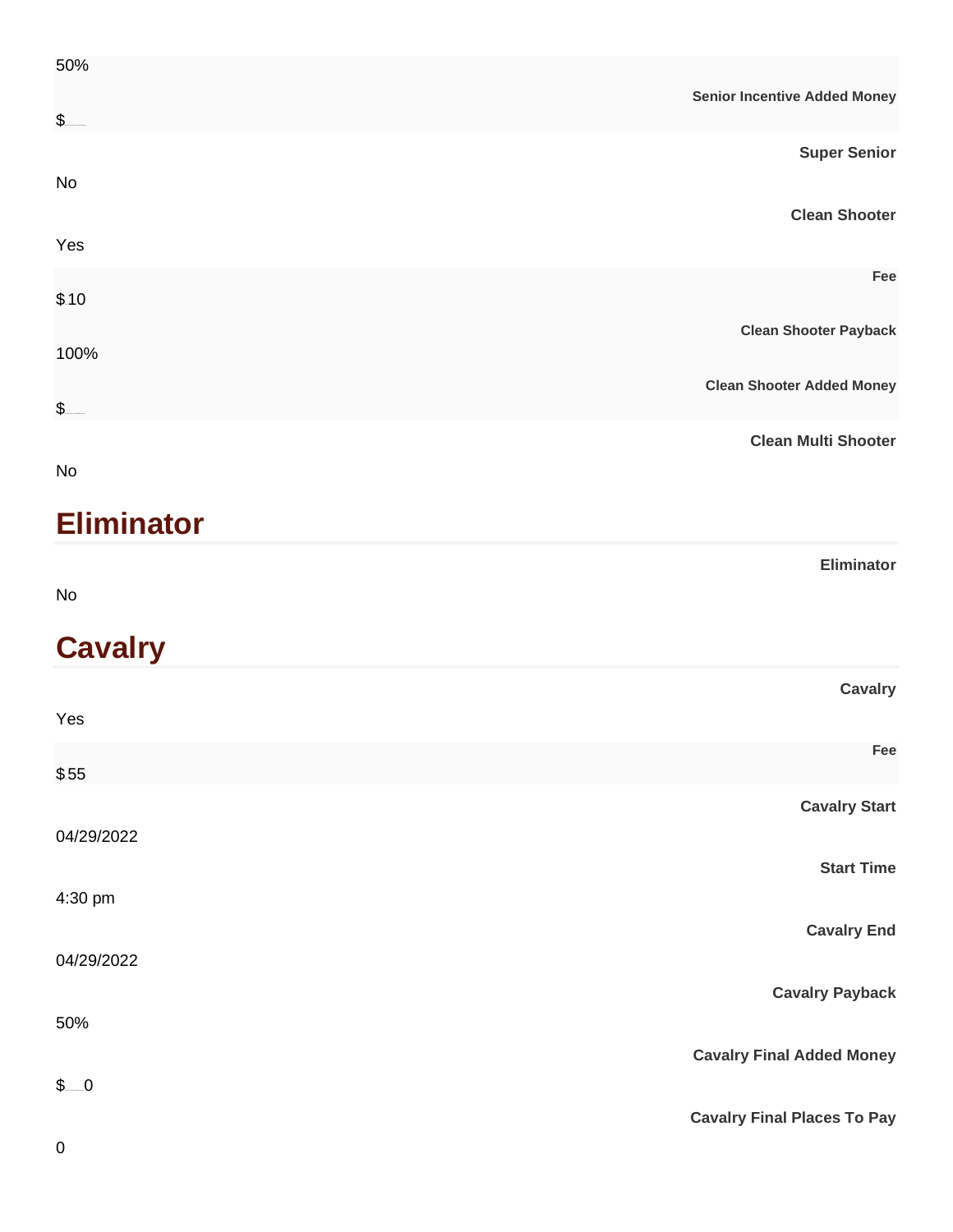### Yes

# **Futurity Non Pro**

| No                   | <b>Futurity Non Pro</b>               |
|----------------------|---------------------------------------|
| <b>Futurity Open</b> |                                       |
| <b>No</b>            | <b>Futurity Open</b>                  |
| <b>AQHA</b>          |                                       |
| No                   | <b>AQHA</b>                           |
| <b>Rifle</b>         |                                       |
| Yes                  | <b>Rifle</b>                          |
| \$.55                | Fee                                   |
| 04/29/2022           | <b>Rifle Start</b>                    |
| 4:30 pm              | <b>Start Time</b><br><b>Rifle End</b> |
| 04/29/2022           |                                       |
| 50%                  | <b>Rifle Payback</b>                  |
| \$0                  | <b>Rifle Final Added Money</b>        |
| $\pmb{0}$            | <b>Rifle Final Places To Pay</b>      |
| Yes                  | <b>Rifle Payout Gender Split</b>      |
|                      | <b>Rifle competition for points</b>   |
| Yes                  |                                       |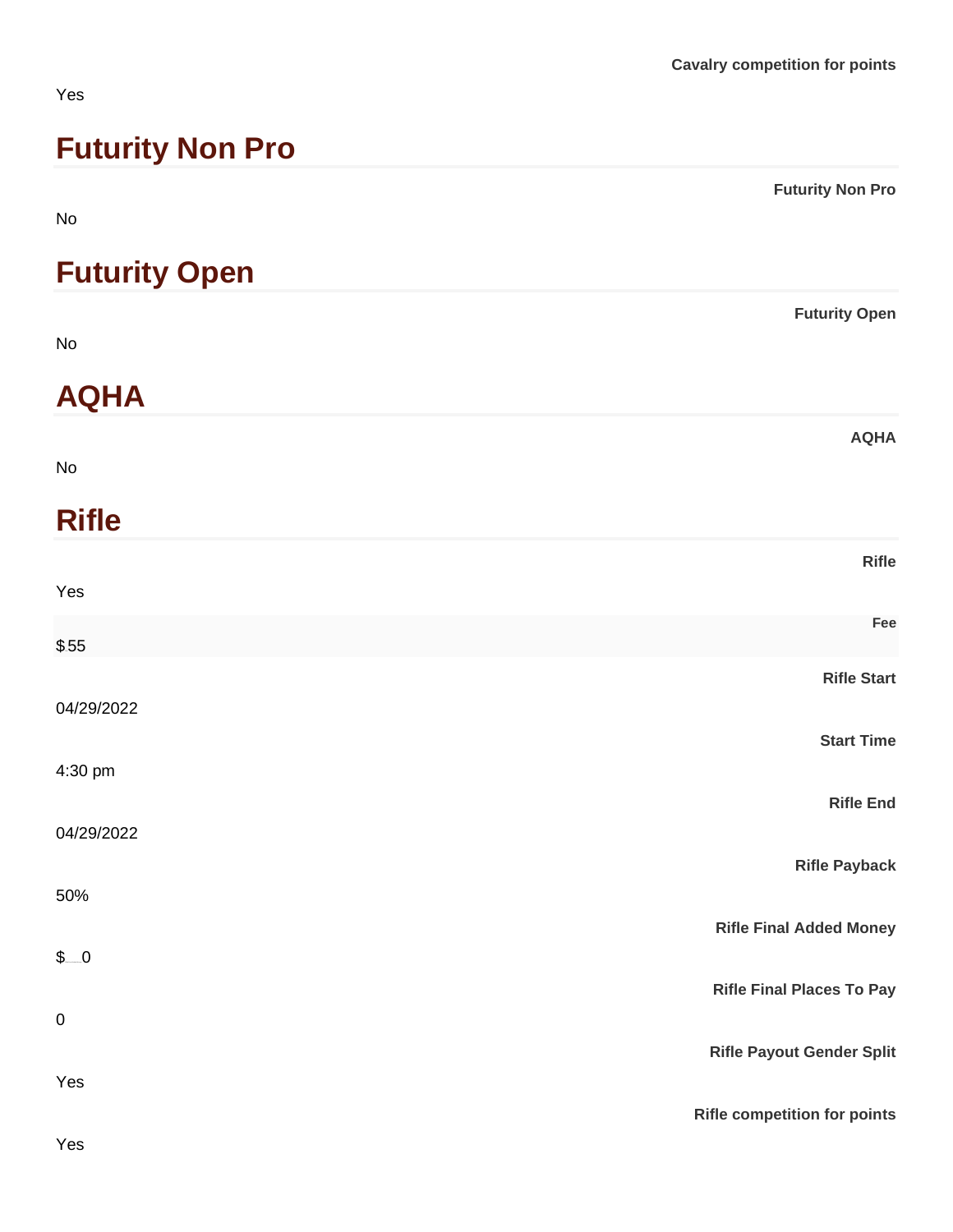# **Shotgun**

|             | Shotgun                               |
|-------------|---------------------------------------|
| Yes         |                                       |
| \$55        | Fee                                   |
|             | <b>Shotgun Start</b>                  |
| 04/29/2022  |                                       |
| 4:30 pm     | <b>Start Time</b>                     |
|             | <b>Shotgun End</b>                    |
| 04/29/2022  |                                       |
|             | <b>Shotgun Payback</b>                |
| 50%         | <b>Shotgun Final Added Money</b>      |
| \$          |                                       |
|             | <b>Shotgun Final Places To Pay</b>    |
|             | <b>Shotgun Payout Gender Split</b>    |
| Yes         |                                       |
| Yes         | <b>Shotgun competition for points</b> |
|             |                                       |
| <b>APHA</b> |                                       |

No

# **Stalls**

| Label                                             |
|---------------------------------------------------|
| Stall for the Weekend (Friday and Saturday night) |
| Tack Stall (no shavings included)                 |
| Extra Shavings (2 included with stall)            |
| Extra Night Stall (Thursday or Sunday)            |

**Alternate Stalls Details**

**APHA**

Horse stalls come with 2 bags of shavings. You must use facility shavings. you may purchase extra bags for \$7 per bag.